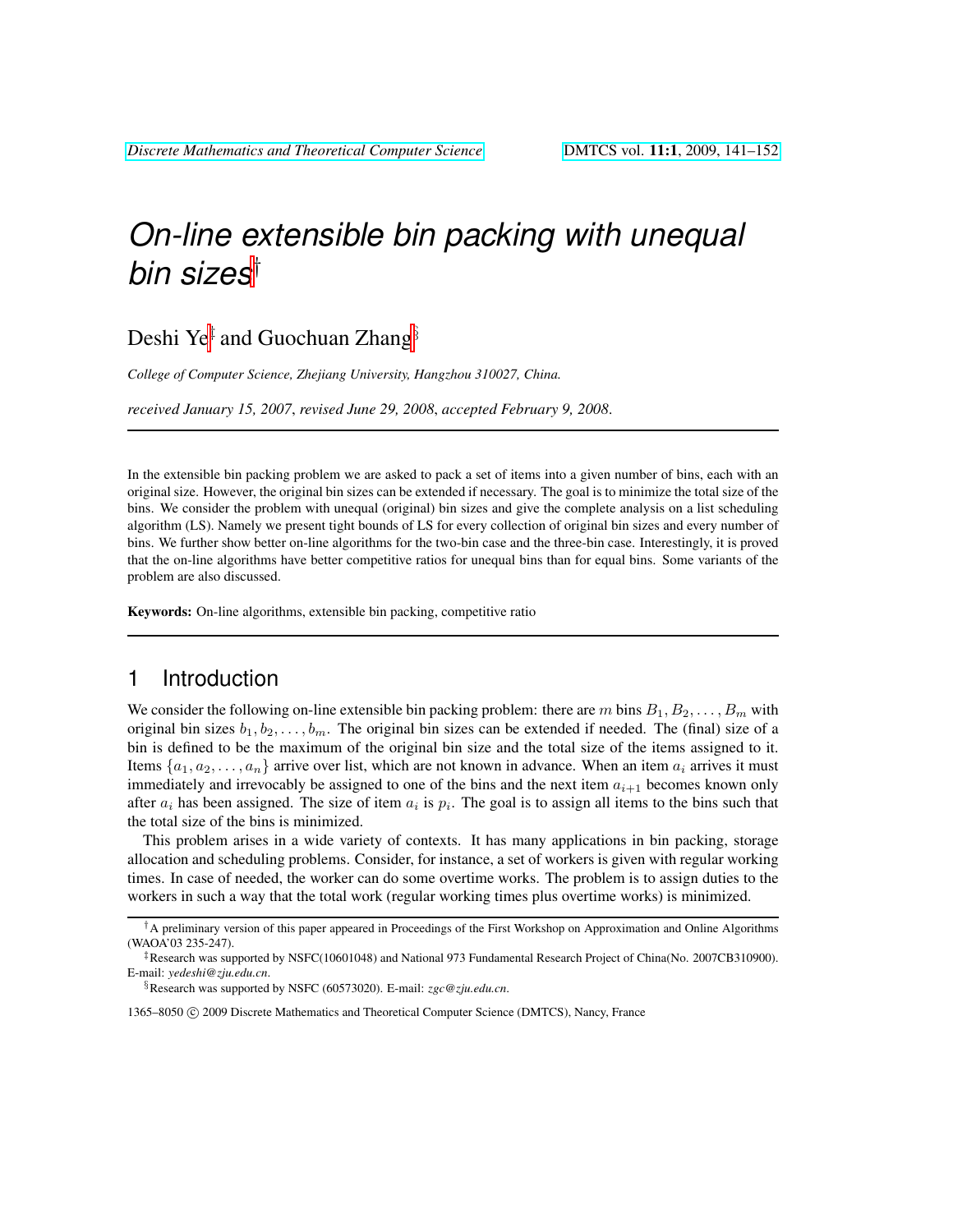**Competitive ratios.** An instance of the problem consists of a list of items and  $m$  bins with original sizes  $b_1, b_2, \ldots, b_m$ . Let B be the collection of bin sizes, i.e.,  $\mathcal{B} = \{b_1, b_2, \cdots, b_m\}$ . For any instance L, let  $A_L(m, \mathcal{B})$  and  $OPT_L(m, \mathcal{B})$  be the total size of the bins used by an on-line algorithm A and the total size of the bins used by an optimal off-line algorithm, respectively. Then the competitive ratio of algorithm A is

$$
R_A(m, \mathcal{B}) = \sup_L A_L(m, \mathcal{B}) / OPT_L(m, \mathcal{B}).
$$

If the bin sizes are identical, i.e.,  $b_1 = b_2 = \cdots = b_m$ , the competitive ratio is denoted as  $R_A(m)$ . Further we define the overall competitive ratios as follows.

$$
R_A(m, \cdot) = \sup_{\mathcal{B}} R_A(m, \mathcal{B}), \ \ R_A = \sup_{m, \mathcal{B}} R_A(m, \mathcal{B}).
$$

Known results. The extensible bin packing problem with unequal bin sizes was first studied by Dell'Olmo and Speranza [\[5\]](#page-11-0). They considered both the off-line case and the on-line case under the assumption that √ the maximum item size is not larger than the minimum bin size. They showed an upper bound of  $4-2\sqrt{2}$ for an  $LPT$  (Longest Processing Time) algorithm in the off-line case and an upper bound of  $5/4$  for a list scheduling algorithm  $LS$  in the on-line case. The bound  $5/4$  is tight in terms of the overall competitive ratio, i.e.,  $R_{LS} = 5/4$ .

The special case that all bin sizes are equal to one has been extensively studied. It was proved that the off-line version of the problem is  $N\mathcal{P}$ -hard in the strong sense [\[4\]](#page-11-1). Actually, it can be easily reduced from the 3-partition problem [\[7\]](#page-11-2). Dell'Olmo et al. [\[4\]](#page-11-1) proved that the worst-case ratio of the  $LPT$  algorithm is 13/12. If the number of the bins is fixed, it follows from the results of [\[11\]](#page-11-3) that there exists a fully polynomial time approximation scheme. If  $m$  is not fixed, a polynomial time approximation scheme was provided in [\[1\]](#page-11-4). Recently, Coffman and Lueker [\[3\]](#page-11-5) presented a fully polynomial time asymptotic approximation scheme. They also proved that the problem does not admit a fully polynomial time approximation scheme unless  $\mathcal{P} = \mathcal{NP}$ , when m is not fixed. The on-line version was studied by Speranza and Tuza [\[10\]](#page-11-6). They showed that the overall competitive ratio of a list scheduling heuristic is 5/4. Then a class of heuristics  $H_x$  were presented which depend on a parameter  $x, 0 < x < 1$ , and tend to load partially loaded bins until a limit total load of  $1 + x$  is reached on the bin. For any number of bins, the algorithm has an overall competitive ratio bounded above by 1.228. For the lower bound of the on-line problem, they showed that no heuristic can have a competitive ratio smaller than 7/6 by presenting an instance for the case that  $m = 2$ . Ye and Zhang [\[12\]](#page-11-7) considered on-line scheduling on a small number m of bins. They proved lower bounds for  $m = 3, 4$  and gave the competitive ratios  $R_{H_x}(m)$  for  $m = 2, 3$  and 4. For  $m = 2$  the algorithm is best possible. An improved algorithm for  $m = 3$  was also presented.

A similar problem, called *on-line bin stretching*, was introduced by Azar and Regev [\[2\]](#page-11-8). A set of bins of fixed sizes is given. Items arrive on-line while it is known that there exists a valid packing of all items into the given bins. One is asked to pack all items into the bins, which can be overloaded. The goal function is the stretch factor, which is the maximum ratio for any bin between the size to which any bin was stretched (the sum of all items assigned to it) and its original size. Azar and Regev [\[2\]](#page-11-8) studied the problem of identical bins, i.e. all original bins are of size 1. Epstein [\[6\]](#page-11-9) considered the two-bin case with unequal bin sizes.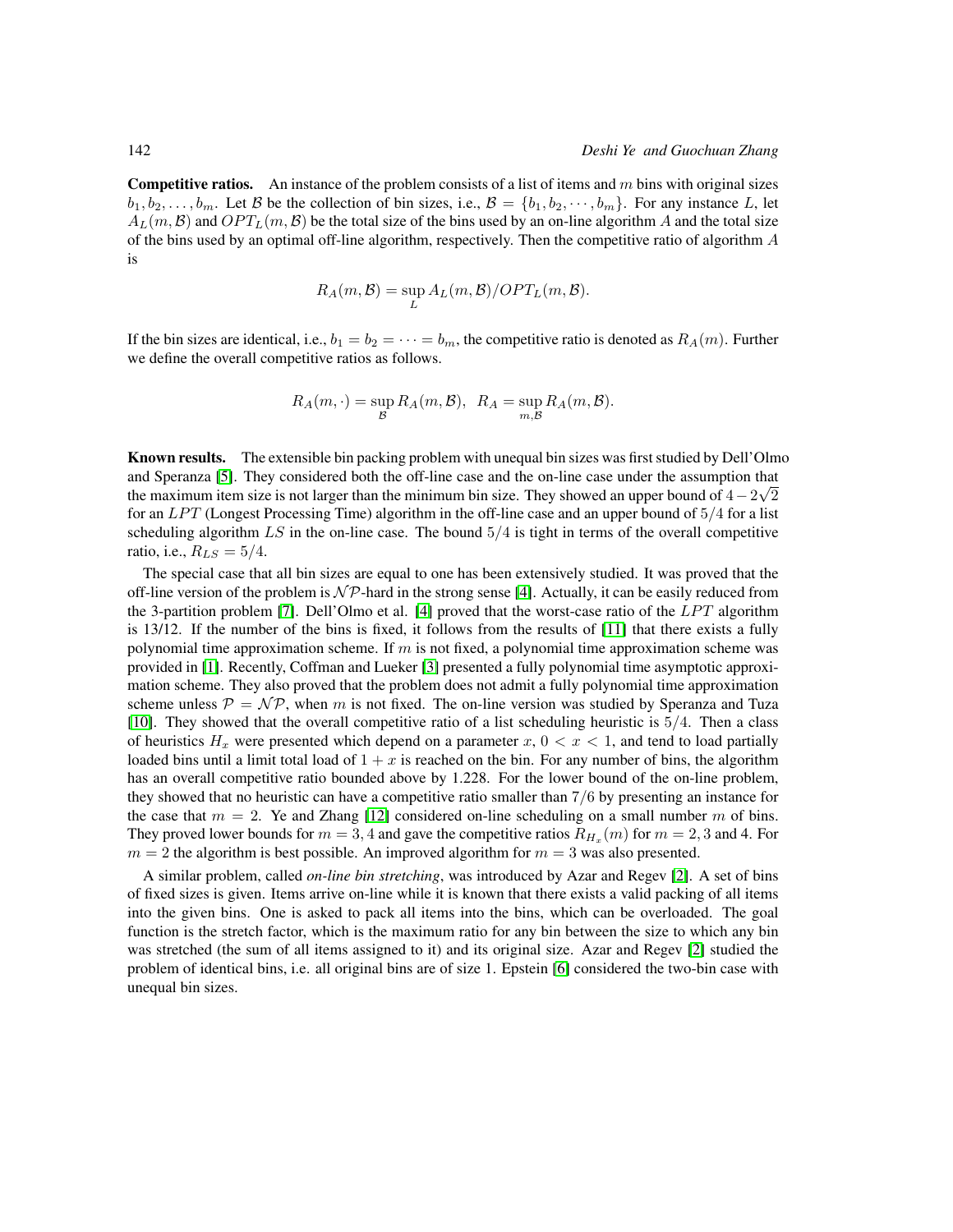Our results. In this paper, firstly we assume, as in [\[5\]](#page-11-0), that the largest item size is at most the smallest bin size, i.e.,

<span id="page-2-0"></span>
$$
\max_{i=1}^{n} p_i \le \min_{j=1}^{m} b_j.
$$
\n<sup>(1)</sup>

We analyze the LS algorithm more carefully and prove the competitive ratios for each m and each collection  $\beta$  of bin sizes. The ratios differ for an even number of bins and an odd number of bins. It also shows that the competitive ratio of LS for the equal bins is exactly 5/4 when m is even and  $5/4 - 1/(4m^2)$ when m is odd. We then present an improved on-line algorithm for  $m = 2$  and  $m = 3$ . Finally we discuss the problem without the assumption [\(1\)](#page-2-0). A lower bound  $6/5$  for the overall competitive ratio is presented. We prove the competitive ratio of  $LS$  for the two-bin case and present an improved on-line algorithm.

Notations and organization of the paper. Consider any algorithm A. During the execution of algorithm A, if a bin  $B_j$  has a load (the total size of items assigned to it) at least its original size  $b_j$ ,  $B_j$  is called *heavy*; otherwise, it is called *light*. The difference between the load and the size  $b_j$  is *free space* if  $B_j$  is light or *excess* if  $B_j$  is heavy.

Consider any instance L where  $\sum_{i=1}^{n} p_i < \sum_{j=1}^{m} b_j$ . In an optimal packing there must be some bins with free space. Construct a new instance  $L'$  by adding new items such that no bins have free space in the optimal packing without changing the optimal value. Note that  $A_{L'}(m, \mathcal{B}) \geq A_L(m, \mathcal{B})$  and  $OPT_{L'}(m, \mathcal{B}) = OPT_{L}(m, \mathcal{B})$ . Therefore,

$$
A_L(m,\mathcal{B})/OPT_L(m,\mathcal{B}) \leq A_{L'}(m,\mathcal{B})/OPT_{L'}(m,\mathcal{B}).
$$

In instance  $L'$ , the total size of items is at least the total original size of bins. It implies that we only need to consider the instances in which the total size of items is at least the total original size of bins to prove an upper bound. Throughout the paper in proving the competitive ratios we always assume

<span id="page-2-2"></span>
$$
\sum_{i=1}^{n} p_i \ge \sum_{j=1}^{m} b_j.
$$
 (2)

The remainder of the paper is organized as follows. Section [2](#page-2-1) gives the tight bound for a list scheduling algorithm. In Section [3,](#page-5-0) we present an on-line algorithm for  $m = 2$  and  $m = 3$ . We discuss the problem without the item size assumption [\(1\)](#page-2-0) in Section [4.](#page-9-0)

### <span id="page-2-1"></span>2 Tight bound for a list scheduling algorithm

*List Scheduling* was introduced by Graham [\[8\]](#page-11-10) for parallel machine scheduling. The algorithm always schedules the current job to the machine with minimum load at this time. Applying list scheduling to extensible bin packing with unequal bin sizes may result in different versions. We first consider a list scheduling algorithm, denoted by  $LS$ , which always assigns the incoming item to the bin of largest free space. Dell'Olmo and Speranza [\[5\]](#page-11-0) proved that  $R_{LS} = 5/4$ . In this section we figure out  $R_{LS}(m, \mathcal{B})$ . Then we will show that a different version of list scheduling, which always assigns the incoming item to the bin with the least load (the total size of items in a bin), is not as good as LS in terms of the overall competitive ratio. The two versions of list scheduling are indeed equivalent if all the bin sizes are the same.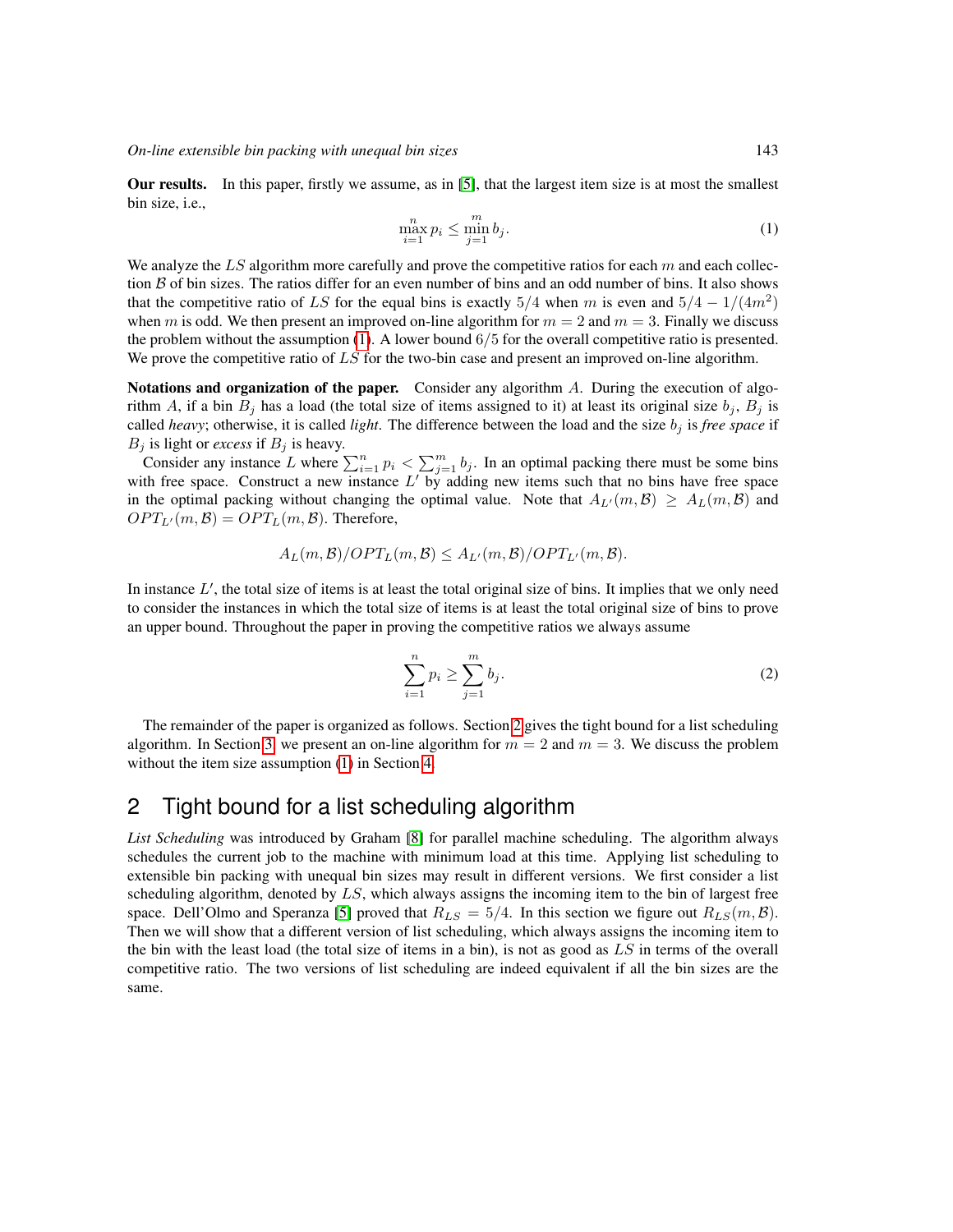Let  $b_{min}$  be the smallest bin sizes in the collection B and let  $p_{max}$  be the largest item size. Under the assumption [\(1\)](#page-2-0), we have  $p_{max} \leq b_{min}$ . Consider the packing given by algorithm LS. For each bin  $B_i$ , let  $M_j$  be the total size of the items it accommodates after the schedule is over. If  $B_j$  is light, let  $s_j$  be its free space, i.e.,  $s_j = b_j - M_j$ . If  $B_j$  is heavy, let  $r_j$  be its free space immediately before it becomes heavy, and  $e_j$  be its excess, i.e.,  $e_j = M_j - b_j$ . We re-index the bins so that the first k bins are heavy, where  $k$  denotes the number of heavy bins.

Lemma 1 *The competitive ratio of the list scheduling algorithm*

$$
R_{LS}(m,\mathcal{B}) \ge \begin{cases} 1 + \frac{mb_{min}}{4\sum_{j=1}^{m} b_j}, & \text{if } m \text{ is even,} \\ 1 + \frac{(m^2 - 1)b_{min}}{4m\sum_{j=1}^{m} b_j}, & \text{if } m \text{ is odd.} \end{cases}
$$

**Proof:** Consider the following instances. If  $m$  is even, a large number of small enough items are coming first. The total size of these items is  $\sum_{j=1}^{m} b_j -m b_{min}/2$  such that after assigning these items by LS, each bin has free space exactly  $b_{min}/2$ . Then  $m/2$  items with size of  $b_{min}$  are coming. Clearly, the optimal value is  $\sum_{j=1}^{m} b_j$ , while LS generates a total size  $\sum_{j=1}^{m} b_j + m b_{min}/4$ . Thus  $R_{LS}(m, \mathcal{B}) \geq 1 + \frac{m \tilde{b}_{min}}{4 \sum_{j=1}^{m} b_j}$ .

If m is odd, the instance is slightly different. A large number of small enough items are coming first. The total size of them is  $\sum_{j=1}^{m} b_j - (m-1)b_{min}/2$ , so that after assigning these items each bin has free space exactly  $\frac{m-1}{2m}b_{min}$ . Then  $(m-1)/2$  items with size  $b_{min}$  are coming. Clearly, the optimal total bin size is  $\sum_{j=1}^{m^{2m}} b_j$ , while LS generates a total bin size of  $\sum_{j=1}^{m} b_j + (m^2 - 1)b_{min}/(4m)$ . Thus  $R_{LS}(m, \mathcal{B}) \geq 1 + \frac{(m^2 - 1)b_{min}}{4m \sum_{j=1}^{m} b_j}$ . The lemma is proved.

For an on-line algorithm in the resulting packing, if all bins are heavy or all bins are light, the packing is optimal. We only need to consider the packing with both heavy bin and light bin. It is crucial to estimate the total excess or the total free space of all bins. In proving an upper bound for algorithm LS we can further assume, without loss of generality, that a bin accepts no more items once it becomes heavy. Otherwise, all bins are heavy and the packing is optimal.

Theorem 2 *The competitive ratio of the list scheduling algorithm*

$$
R_{LS}(m, \mathcal{B}) = \begin{cases} 1 + \frac{m b_{min}}{4 \sum_{j=1}^{m} b_j}, & \text{if } m \text{ is even,} \\ 1 + \frac{(m^2 - 1) b_{min}}{4 m \sum_{j=1}^{m} b_j}, & \text{if } m \text{ is odd.} \end{cases}
$$

Proof: We only need to prove that

$$
R_{LS}(m,\mathcal{B}) \leq \begin{cases} 1 + \frac{mb_{min}}{4\sum_{j=1}^{m} b_j}, & \text{if } m \text{ is even,} \\ 1 + \frac{(m^2 - 1)b_{min}}{4m\sum_{j=1}^{m} b_j}, & \text{if } m \text{ is odd.} \end{cases}
$$

By the algorithm  $LS$ , we know that

$$
\frac{\sum_{j=1}^k r_j}{k} \ge \min_{j=1,\cdots,k} r_j \ge \max_{j=k+1,\cdots,m} s_j \ge \frac{\sum_{j=k+1}^m s_j}{m-k}.
$$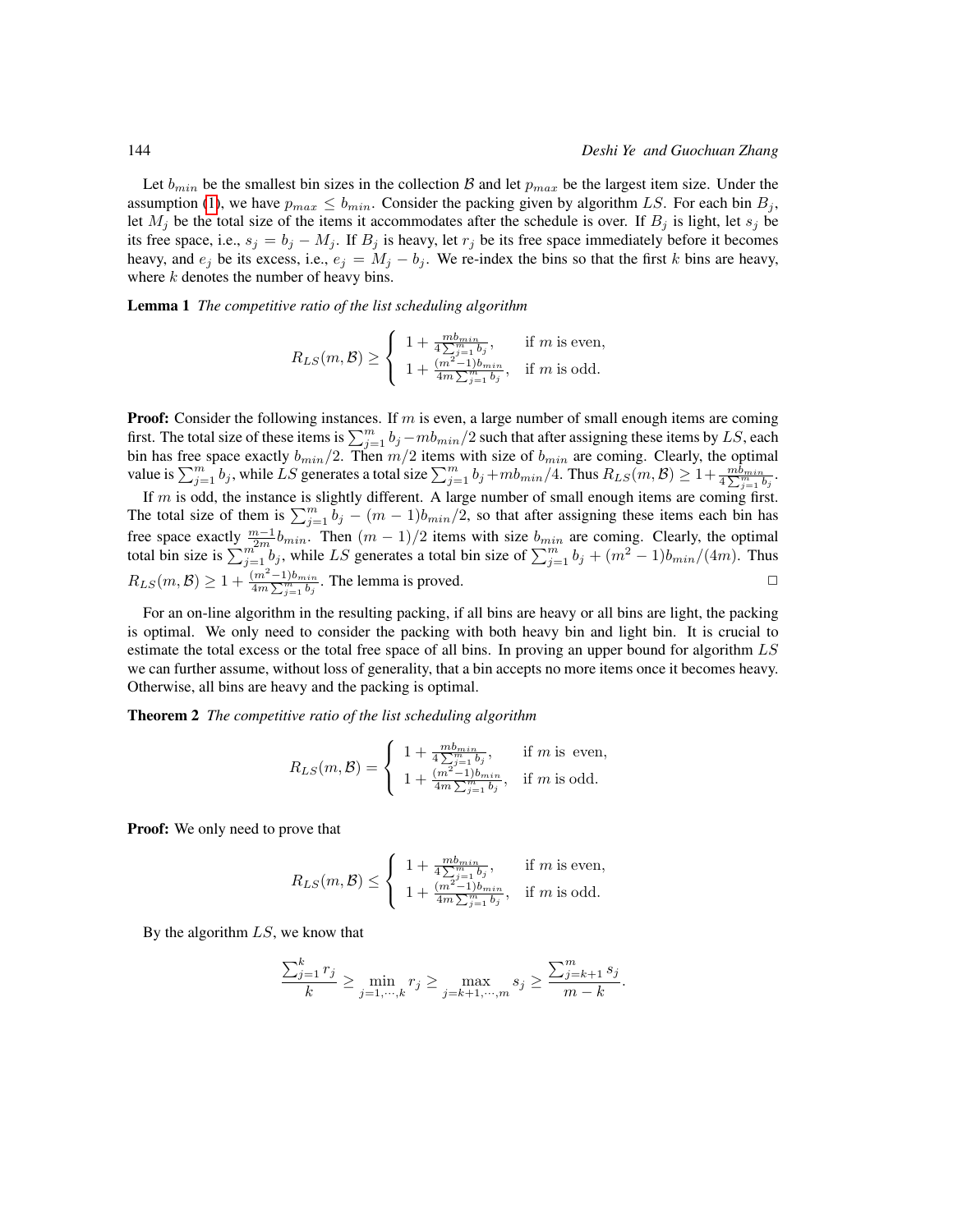*On-line extensible bin packing with unequal bin sizes* 145

Then

<span id="page-4-0"></span>
$$
(m-k)\sum_{j=1}^{k} r_j \ge k \sum_{j=k+1}^{m} s_j
$$
 (3)

From [\(2\)](#page-2-2), we have

<span id="page-4-1"></span>
$$
\sum_{i=j}^{k} e_j \ge \sum_{j=k+1}^{m} s_j.
$$
\n
$$
(4)
$$

We add  $(m - k) \sum_{j=1}^{k} e_j$  to both sides of the inequality [\(3\)](#page-4-0) and from [\(4\)](#page-4-1), we get

$$
(m-k)\sum_{j=1}^{k} (r_j + e_j) \geq k \sum_{j=k+1}^{m} s_j + (m-k) \sum_{j=1}^{k} e_j
$$
  

$$
\geq k \sum_{j=k+1}^{m} s_j + (m-k) \sum_{j=k+1}^{m} s_j
$$
  

$$
= m \sum_{j=k+1}^{m} s_j.
$$

It means that  $\sum_{j=k+1}^{m} s_j \leq \frac{(m-k)}{m}$  $\frac{(n-k)}{m} \sum_{j=1}^{k} (r_j + e_j)$ . Note that the competitive ratio

$$
R_{LS}(m, \mathcal{B}) \leq (\sum_{i=1}^{n} p_i + \sum_{j=k+1}^{m} s_j) / \sum_{i=1}^{n} p_i.
$$

Then

$$
R_{LS}(m, \mathcal{B}) \le 1 + \frac{(m-k)\sum_{j=1}^k (r_j + e_j)}{m\sum_{i=1}^n p_i} \le 1 + \frac{(m-k)\sum_{j=1}^k (r_j + e_j)}{m\sum_{j=1}^m b_j}.
$$

Since  $r_j + e_j \le p_{\text{max}} \le b_{\text{min}}$ , we obtain

$$
R_{LS}(m, \mathcal{B}) \le 1 + \frac{(m-k)kb_{min}}{m \sum_{j=1}^{m} b_j}.
$$

If  $m$  is even, then  $(m-k)k/m^2 \leq 1/4.$  It follows

$$
R_{LS}(m, \mathcal{B}) \le 1 + \frac{mb_{min}}{4\sum_{j=1}^{m} b_j}.
$$

If m is odd, then  $(m-k)k \leq \frac{1}{4}(m^2-1)$ . We have

$$
R_{LS}(m, \mathcal{B}) \le 1 + \frac{(m^2 - 1)b_{min}}{4m \sum_{j=1}^{m} b_j}.
$$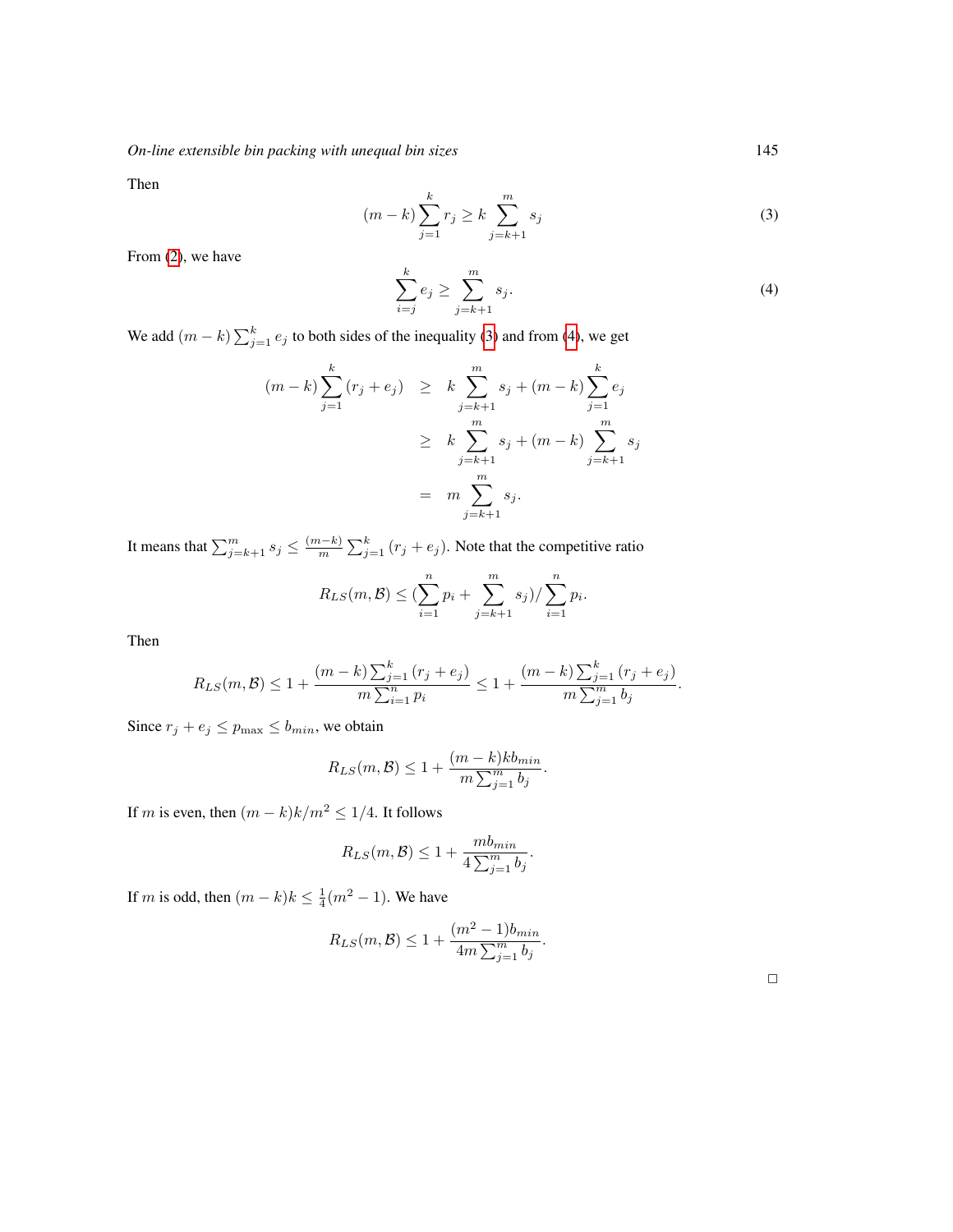Corollary 3

$$
R_{LS}(m,\mathcal{B}) \le R_{LS}(m) = \begin{cases} \frac{5}{4}, & \text{if } m \text{ is even,} \\ \frac{5}{4} - \frac{1}{4m^2}, & \text{if } m \text{ is odd.} \end{cases}
$$

*Moreover,*  $R_{LS} = 5/4$ .

Note that  $R_{LS}(m, \mathcal{B}) < R_{LS}(m)$  if  $m \geq 2$  and  $b_i \neq b_j$  for some i, j. It means that the competitive ratio of LS becomes smaller if the bin sizes are unequal.

Before closing this section, we consider a different version of list scheduling: assign items to the bin of least load. Denote the algorithm as  $LS'$ . Consider the following simple instance  $L$  for two bins. Let  $b_1 = 2b_2$  and let  $\varepsilon > 0$  be a sufficiently small number. The first two items have size of  $b_2 - \varepsilon$ , which are followed by an item with size of  $\varepsilon/2$ . By algorithm  $LS'$ , after assigning the first two items, each bin has a load of  $b_2 - \varepsilon$ . If the 3rd item goes to the first bin  $B_1$ , an item (the last one) with size of  $b_2$  comes, which is assigned to  $B_2$ . If the 3rd item goes to the second bin  $B_2$ , then the 4th item has a size of  $\varepsilon$  and the 5th item (the last one) has size of  $b_2$ . The 4th is assigned to  $B_1$  while the 5th is assigned to  $B_2$ . In both cases,  $LS'_{L}(2, \mathcal{B}) \ge b_1 + b_2 + b_2 - \varepsilon$ . In an optimal packing, we can assign the last item to  $B_2$  and the others to  $B_1$ . Then  $OPT_L(2, \mathcal{B}) = b_1 + b_2$ , which shows that  $R_{LS'}(2, \mathcal{B}) \rightarrow 4/3$  as  $\varepsilon$  tends to zero. It implies that  $R_{LS'} \ge 4/3.$ 

### <span id="page-5-0"></span>3 The two- and three-bin cases

Assume that  $b_1 \geq b_2 \geq \cdots \geq b_m \geq p_{max}$ . In this section we consider the cases that  $m = 2$  and  $m = 3$ . **Algorithm**  $A_m(\alpha)$ : If all bins are heavy, then assign the incoming item  $a_i$  arbitrarily. If there is a light bin whose excess will be at most  $\alpha$  in case of accepting, assign the item  $a_i$  to such a bin with lowest index; if such a bin does not exist, assign  $a_i$  to the bin with largest free space.

In this algorithm  $\alpha$  is a user-specified parameter. Choosing different parameters results in different algorithms.

**Lemma 4** *For any parameter*  $\alpha > 0$ *, the competitive ratio of algorithm*  $A_2(\alpha)$  *is at least*  $1 + b_2/(3(b_1 + b_2))$  $(b_2)$ ).

**Proof:** Let N be a sufficiently large integer. If  $\alpha < b_2/3$ , consider an instance L as follows. The first  $(b_1 - 2b_2/3)N$  items are small items, each with size  $1/N$ , which are followed by items  $a_1, a_2, a_3$  with size of  $b_2/3$ ,  $2b_2/3$  and  $2b_2/3$ , respectively. Clearly,  $A_2(\alpha)$  assigns all the small items together with  $a_1$  to bin  $B_1$ , and  $a_2$  to bin  $B_2$ . Thus no matter where  $a_3$  is assigned,  $A_2(\alpha)_L(2,\mathcal{B}) \geq b_1+b_2+b_2/3-1/N$ . For an optimal solution, we can assign  $a_1$  and  $a_2$  to  $B_2$ , and the remaining items to  $B_1$ . Thus  $OPT<sub>L</sub>(2, \mathcal{B})$  =  $b_1 + b_2$ , which follows that  $A_2(\alpha)_L(2,\mathcal{B})/OPT_L(2,\mathcal{B}) \to 1 + b_2/(3(b_1 + b_2))$  as N goes to infinity.

If  $\alpha \geq b_2/3$ , consider the following instance L: the first  $|(b_1 - 2b_2/3)N|$  items with size  $1/N$ , are followed by item  $a_1$  with size  $b_2$ . So  $A_2(\alpha)_L(2,\mathcal{B}) \geq b_1 + b_2/3 + b_2 - 1/N$ . In an optimal packing, we assign  $a_1$  to  $B_2$ , and the remaining items to  $B_1$ .  $OPT_L(2, \mathcal{B}) = b_1 + b_2$ , which follows  $A_2(\alpha)_L(2,\mathcal{B})/OPT_L(2,\mathcal{B}) \rightarrow 1 + b_2/(3(b_1+b_2))$  as N tends to infinity.

 $\Box$ 

<span id="page-5-1"></span>By setting  $\alpha = b_2/3$ , we prove that the competitive ratio of  $A_2(\alpha)$  is  $1 + b_2/(3(b_1 + b_2))$ .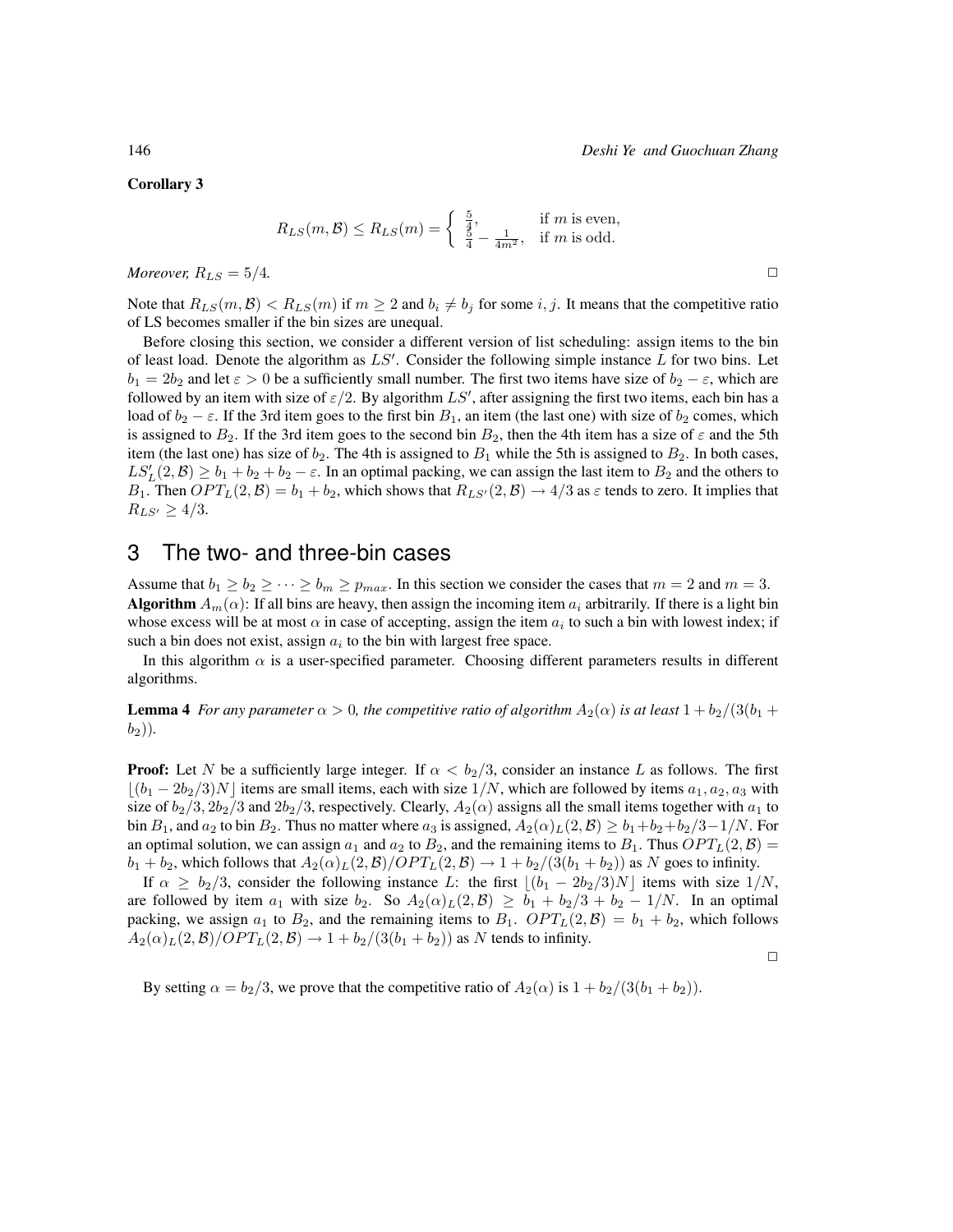*On-line extensible bin packing with unequal bin sizes* 147

**Theorem 5** *The competitive ratio of*  $A_2(\alpha)$  *is*  $1 + b_2/(3(b_1 + b_2))$  *if*  $\alpha = b_2/3$ *. Moreover the overall competitive ratio is* 7/6*.*

**Proof:** If both bins are light or both are heavy, the packing is optimal. We only need to consider the case that exactly one bin is heavy. From the assumption [\(2\)](#page-2-2), we have  $M_1 + M_2 \ge b_1 + b_2$ , where  $M_i$  is the load of bin  $B_i$ ,  $i = 1, 2$ .

Let  $\alpha = b_2/3$ . Let T be the excess of the heavy bin and let X be the free space of the light bin. If  $T \le \alpha$ , then  $R_{A_2(\alpha)}(2,\mathcal{B}) \le (T + b_1 + b_2)/(b_1 + b_2) \le 1 + b_2/(3(b_1 + b_2))$ . Now assume that  $T > \alpha$ . We want to prove  $X \leq \alpha$ .

- **Case 1.**  $B_2$  is light.  $X = b_2 M_2$ . Let  $a_n$  be the last item assigned to  $B_1$ , which makes the excess over  $\alpha$ .  $B_2$  is not empty and before  $a_n$  is assigned  $B_1$  is light and has an free space at least X. Otherwise,  $a_n$  should have been assigned to  $B_2$ . It implies that the size of the items in  $B_2$  is larger than  $X + \alpha$ , otherwise all the items in  $B_2$  can be assigned to  $B_1$ . Thus  $X = b_2 - M_2 < b_2 - (X + \alpha)$ . It follows that  $X < \alpha$ .
- **Case 2.**  $B_1$  is light.  $X = b_1 M_1$ . Before the last item is assigned to  $B_2$ ,  $B_2$  is light and has an free space at least X. The total size of items in  $B_2$  before the last item is assigned is at most  $b_2 - X$ . According to the algorithm,  $b_2 - X + M_1 > b_1 + \alpha$ . Then  $b_2 - X > b_1 - M_1 + \alpha$  which implies that  $X \leq \alpha$ .

In both cases we have  $R_{A_2(\alpha)}(2,\beta) \leq (X + M_1 + M_2)/(M_1 + M_2) \leq 1 + b_2/(3(b_1 + b_2))$ . It is easy to verify that  $R_{A_2(\alpha)}(2, \cdot) = 7/6$ .

Since no on-line algorithm can have an overall competitive ratio less than 7/6 for two bins [\[5\]](#page-11-0),  $A_2(\alpha)$ is an optimal on-line algorithm for  $m = 2$  in terms of the overall competitive ratio, setting  $\alpha = b_2/3$ .

We will show a lower bound for two bins under the assumption [\(1\)](#page-2-0). Let  $b_1 = kb_2/3 + x$ , where  $0 \leq x < b_2/3$  and  $k \geq 3$  (k is an integer).

<span id="page-6-0"></span>Lemma 6 *No on-line algorithm can achieve a competitive ratio smaller than*

$$
R = \begin{cases} 1 + (b_2/3 - x)/(b_1 + b_2), & \text{if } 0 \le x \le b_2/6; \\ 1 + x/(b_1 + b_2), & \text{if } b_2/6 < x < b_2/3. \end{cases}
$$

**Proof:** Let A be any on-line algorithm. Consider the following instance L. The items with size of  $b_2/3$ come one by one until  $n_2 = 2$  or  $n_1 = k - 1$ , where  $n_i$  is the number of items with size of  $b_2/3$  placed into bin  $B_i$  by algorithm A for  $i = 1, 2$ .

**Case 1.**  $n_2 = 0, n_1 = k - 1$ . If  $0 \le x \le b_2/6$ , the next two items have size of  $2b_2/3$ . Thus  $A_L(2, \mathcal{B}) \ge$  $b_1 + b_2 + b_2/3 - x.$ 

If  $b_2/6 < x < b_2/3$ , the next item has size of x. If x goes to  $B_1$ , two items with size of  $2b_2/3$ come. It follows that  $A_L(2, \mathcal{B}) \ge b_1 + b_2 + b_2/3$ . If x goes to  $B_2$ , an item with size of  $b_2$  comes. Then  $A_L(2, \mathcal{B}) \ge b_1 + b_2 + x$ .

**Case 2.**  $n_2 = 1, n_1 = k - 1$ . The next item has size of  $b_2$  and then  $A_L(2, \mathcal{B}) \ge b_1 + b_2 + b_2/3$ .

**Case 3.**  $n_2 = 2, n_1 = p$ , where  $0 \le p \le k - 1$ .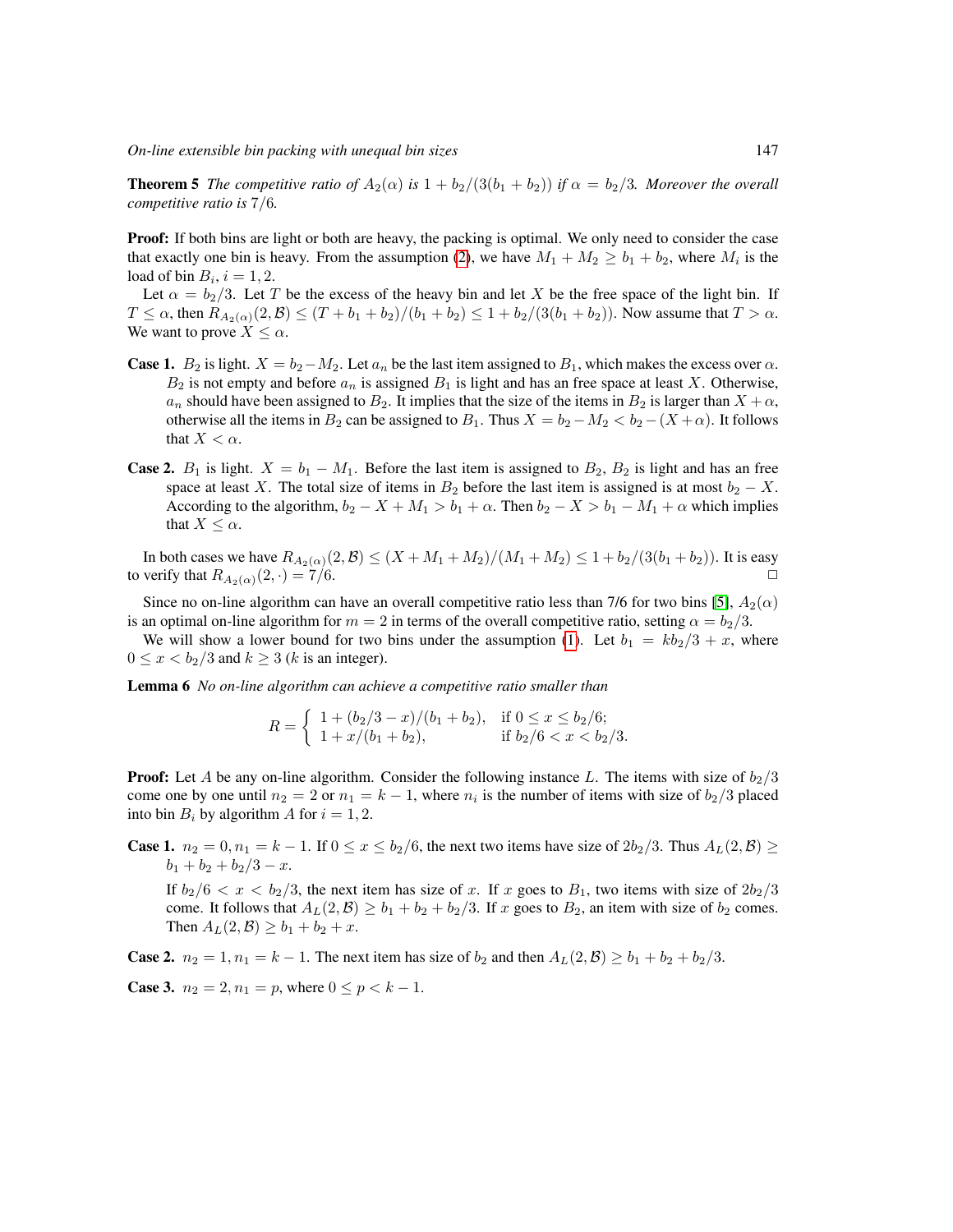- **Subcase 3a** For the sake of proof, we also consider the case  $p = k 1$ . In this case the next item has size of  $2b_2/3 + x$ , and thus  $A_L(2, \mathcal{B}) \ge b_1 + b_2 + b_2/3$ .
- **Subcase 3b** If  $p = k 2$ , we consider two subcases. If  $0 \le x \le b_2/6$ , the next two items have sizes of x and  $b_2$  follows. If the first item is assigned to  $B_1$ , then  $A_L(2, \mathcal{B}) \geq b_1 + b_2 + b_2/3$ . If the first item is assigned to  $B_2$ , then we have  $A_L(2, \mathcal{B}) \ge b_1 + b_2 + b_2/3 - x$ . If  $b_2/6 < x < b_2/3$ , the next two items have size of  $b_2/3 + x$  and  $2b_2/3$ . So,  $A_L(2, \mathcal{B}) \ge b_1 + b_2 + x$ .
- **Subcase 3c** If  $p = k 3$ , the next two items have size of  $2b_2/3 + x/2$ .  $A_L(2, \mathcal{B}) \ge b_1 + b_2 + b_2/3$ .
- **Subcase 3d** If  $p \le k 4$ , let  $s = \lfloor (k p)/3 \rfloor 1$ . The next s items have size of  $b_2$ . If one of such items is packed into  $B_2$ , then  $A_L(2, \mathcal{B}) \ge b_1 + b_2 + 2b_2/3$ . Otherwise, all the s items go to  $B_1$ . The free space of  $B_1$  becomes  $(k - p)b_2/3 + x - (\lceil (k - p)/3 \rceil - 1)b_2$ , which is either  $b_2/3 + x$  or  $2b_2/3 + x$ or  $b_2 + x$ . Then it is reduced to the above three subcases  $3a - 3c$ .

Note that in any of the above cases,  $OPT_L(2, \mathcal{B}) = b_1 + b_2$ . Thus, the lemma is proved.

Lemma [6](#page-6-0) shows that  $R_A(2,\mathcal{B}) \geq 1+\frac{b_2}{6(b_1+b_2)}$  for any on-line algorithm A. It also shows that algorithm  $A_2(\alpha)$  is optimal for the case that  $x = 0$  (or  $b_1 = kb_2/3$  for some integer  $k \ge 4$ ), by setting  $\alpha = b_2/3$ . Now we consider the three-bin case.

**Lemma 7** *For any parameter*  $\alpha > 0$ *, the competitive ratio of algorithm*  $A_3(\alpha)$  *is at least*  $1 + b_3/(2(b_1 + b_2))$  $(b_2 + b_3)$ .

**Proof:** Let N be a sufficiently large integer. If  $\alpha \geq b_3/2$ , consider the following instance L. The first  $|b_1N-1|$  items with size of  $1/N$  are followed by an item of size  $b_3/2+1/N$ . Clearly,  $A_3(\alpha)_L(3,\mathcal{B}) \ge$  $b_1+b_2+3b_3/2-1/N$  and  $OPT_L(3, \mathcal{B}) \leq b_1+b_2+b_3+1/N$ . It follows that  $A_3(\alpha)_L(3, \mathcal{B})/OPT_L(3, \mathcal{B}) \rightarrow$  $1 + b_3/(2(b_1 + b_2 + b_3))$  as N tends to infinity.

If  $\alpha < b_3/2$ , consider the following instance L.  $|b_1N - 1|$  items with size of 1/N are followed by item  $a_1$  with size of  $\alpha + 1/N$ . Then  $|(b_2 - b_3/2)N| + 1$  items with size of  $1/N$  are coming, which are followed by the last two items  $a_2$ ,  $a_3$  with size of  $b_3/2$ ,  $b_3 - \alpha - 1/N$ , respectively. Algorithm  $A_3(\alpha)$ assigns the first  $\lfloor b_1N - 1 \rfloor$  items together with  $a_1$  to  $B_1$ ,  $\lfloor (b_2 - b_3/2)N + 1 \rfloor$  items with size  $1/N$  to  $B_2$ , and  $a_2$  and  $a_3$  to  $B_3$ . It shows  $A_3(\alpha)_L(3, \beta) \ge b_1 + b_2 + 3b_3/2 - 2/N$ . In an optimal packing, we can assign  $a_1$  and  $a_3$  to  $B_3$ , the first  $\lfloor b_1N - 1 \rfloor$  items with size  $1/N$  to  $B_1$  and the remaining items to  $B_2$ . It follows that  $OPT_L(3, \mathcal{B}) \leq b_1 + b_2 + b_3$ . Then  $A_3(\alpha)_L(3, \mathcal{B})/OPT_L(3, \mathcal{B}) \to 1 + b_3/(2(b_1 + b_2 + b_3))$ , as N tends to infinity.  $\Box$ 

In the following, we prove that the competitive ratio of algorithm  $A_3(\alpha)$  can reach the lower bound  $1 + b_3/(2(b_1 + b_2 + b_3))$  by setting  $\alpha = b_3/2$ .

<span id="page-7-0"></span>**Theorem 8** *The competitive ratio of the algorithm*  $A_3(\alpha)$  *is*  $1 + b_3/(2(b_1 + b_2 + b_3))$  *if*  $\alpha = b_3/2$ *.* 

**Proof:** Let  $\alpha = b_3/2$ . In the packing given by  $A_3(\alpha)$ , let  $M_i$  be the total size of the items assigned to bin  $B<sub>i</sub>$ . If all the bins are heavy or all the bins are light, the algorithm gives an optimal packing. Hence, we only need to consider the following cases.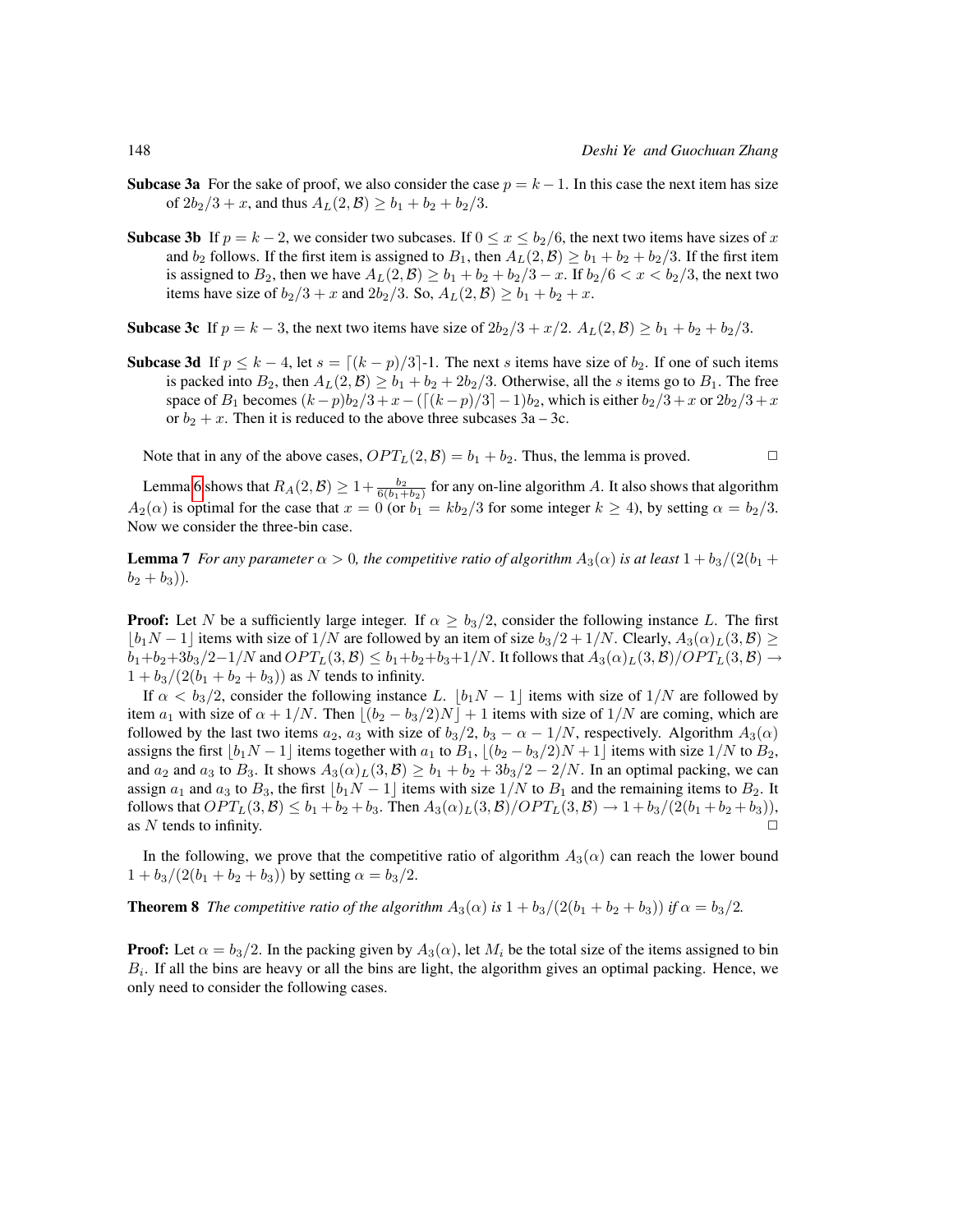**Case 1.** Only one bin is heavy. If the excess of the heavy bin is at most  $\alpha$ , we can get the competitive ratio  $1 + b_3/(2(b_1 + b_2 + b_3))$  immediately. Before the last item of the heavy bin is assigned, all the three bins are light and the heavy bin has the largest free space at the moment.

**Subcase 1a**  $B_1$  is heavy. Then  $M_1 > b_1 + \alpha$ . Note that  $M_2 + M_3 > b_2 + \alpha$ . We have

$$
R_{A_3(\alpha)}(3, \mathcal{B}) \le (M_1 + b_2 + b_3)/(M_1 + M_2 + M_3)
$$
  
= 1 + (b\_2 + b\_3 - M\_2 - M\_3)/(M\_1 + M\_2 + M\_3)  

$$
\le 1 + (b_2 + b_3 - b_2 - \alpha)/(b_1 + b_2 + b_3)
$$
  

$$
\le 1 + b_3/(2(b_1 + b_2 + b_3))
$$

**Subcase 1b**  $B_2$  is heavy.  $M_2 > b_2 + b_3/2$  and  $M_1 + M_3 > b_1 + b_3/2$ .

$$
R_{A_3(\alpha)}(3, \mathcal{B}) \leq (M_2 + b_1 + b_3)/(M_1 + M_2 + M_3)
$$
  
= 1 + (b\_1 + b\_3 - M\_1 - M\_3)/(M\_1 + M\_2 + M\_3)  

$$
\leq 1 + b_3/(2(M_1 + M_2 + M_3))
$$
  

$$
\leq 1 + b_3/(2(b_1 + b_2 + b_3))
$$

**Subcase 1c**  $B_3$  is heavy.  $M_3 > b_3 + b_3/2$ . Let X be the total free space of  $M_1$  and  $M_2$ . Then  $X =$  $b_1 + b_2 - (M_1 + M_2)$ . Let  $Y_3$  be the load in  $B_3$  before the last item is assigned. Thus

$$
b_3 - Y_3 \ge b_2 - M_2, \ b_3 - Y_3 \ge b_1 - M_1.
$$

We have  $X = b_1 + b_2 - (M_1 + M_2) \leq 2(b_3 - Y_3)$ . On the other hand,

$$
Y_3 + M_1 \ge b_1 + b_3/2, Y_3 + M_2 \ge b_2 + b_3/2.
$$

We have  $X = b_1 + b_2 - (M_1 + M_2) \le 2Y_3 - b_3$ . So,  $X \le \min\{2(b_3 - Y_3), 2Y_3 - b_3\} \le b_3/2$ . Therefore,

$$
R_{A_3(\alpha)}(3,\mathcal{B}) \leq (X + M_1 + M_2 + M_3)/(M_1 + M_2 + M_3)
$$
  
 
$$
\leq 1 + b_3/(2(b_1 + b_2 + b_3)).
$$

- **Case 2.** Only one bin is light. If the free space X of the light bin is at most  $\alpha$  or the total excess of the two heavy bins is at most  $\alpha$ , we have the competitive ratio immediately. We only need to consider the case that  $X > \alpha$  and the total excess exceeds  $\alpha$ . However, we will show that it is impossible. Before considering the following two cases, we assume that  $M_i > 0$  for  $i = 1, 2, 3$ . Otherwise, the total excess is at most  $\alpha$ .
- **Subcase 2a**  $B_3$  is light.  $M_3 = b_3 X < \alpha = b_3/2$ . Let  $Y_i$  be the load of  $B_i$  immediately before it becomes heavy, for  $i = 1, 2$ . Then  $b_i - Y_i \geq X$ ; otherwise the last item, which makes the total excess of  $B_1$  and  $B_2$  over  $\alpha$ , would have been assigned to bin  $B_3$ , then any item less than  $b_3$  can be assigned to  $B_1$  or  $B_2$ . Thus all the items in  $B_3$  should have been assigned to  $B_i$  by the algorithm. It is a contradiction.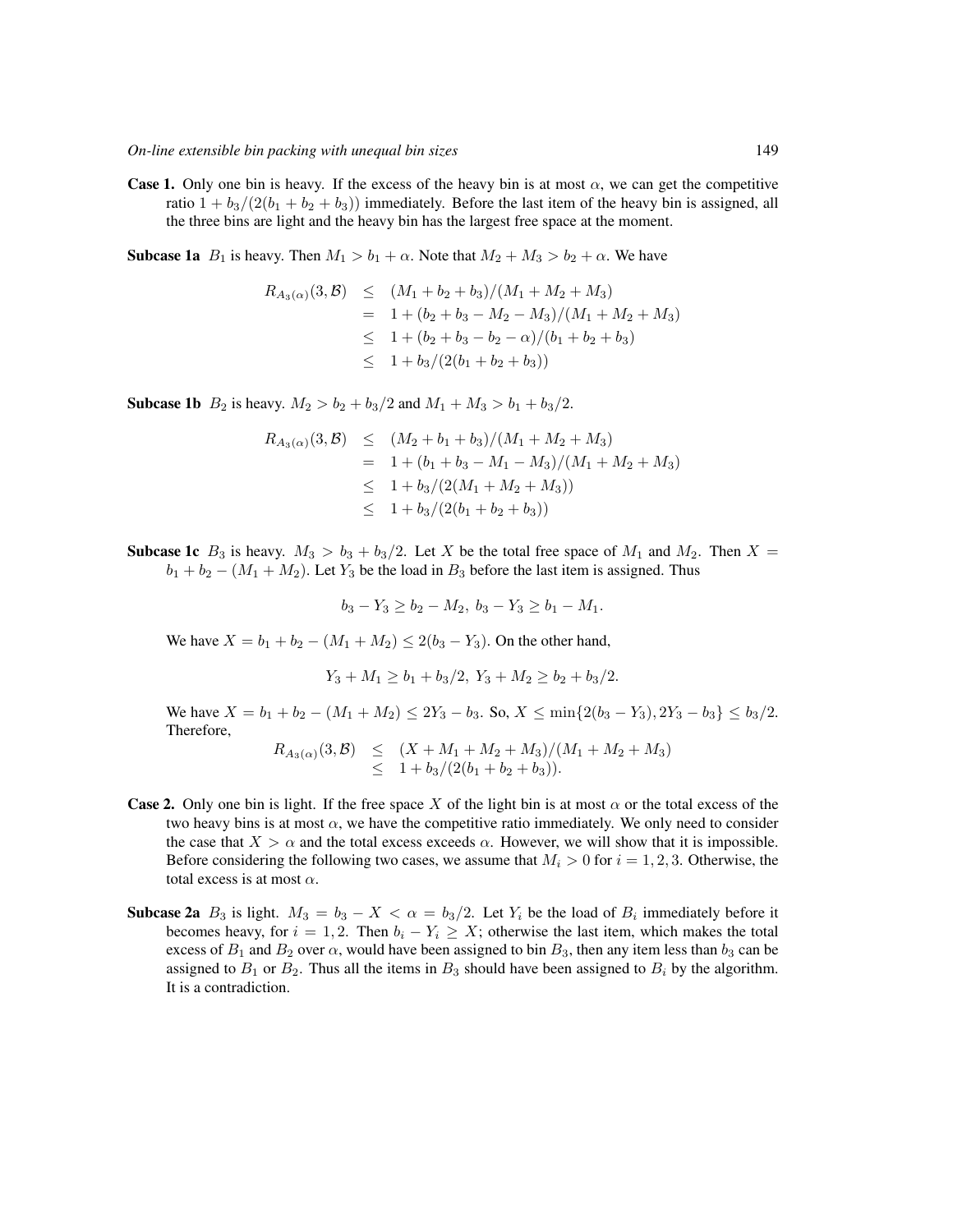**Subcase 2b**  $B_3$  is heavy. Recall that any item size is at most  $b_3$ . There are at least two items in  $B_3$ . Assume that  $a_k$  is the last item assigned to  $B_3$ . Those items assigned to  $B_3$  have size at least  $X > b_3/2$ . Thus the idle space of  $B_3$  before  $a_k$  is assigned is less than X, which means that  $a_k$ would have not been assigned to  $B_3$ . It is a contradiction.

 $\Box$ 

From Theorems [5](#page-5-1) and [8](#page-7-0) we realize that the competitive ratio of algorithm  $A_m(\alpha)$  for unequal bins is better than that for equal bins.

### <span id="page-9-0"></span>4 Without the assumption on item sizes

In this section, we will discuss the problem without the assumption [\(1\)](#page-2-0) for the two-bin case. However, it is reasonable to assume that all items with size at most  $b_1$ .

Lemma 9 *Without the assumption [\(1\)](#page-2-0), no deterministic on-line algorithms can achieve an overall competitive ratio lower than* 6/5 *for two bins.*

**Proof:** Let  $b_1 = 3/2$  and  $b_2 = 1$ . The first item  $a_1$  has size of 1/2. If  $a_1$  is assigned to bin  $B_2$ , two items  $a_2, a_3$  with size of 1 are coming. If  $a_1$  is assigned to bin  $B_1$ , item  $a_2$  with size of  $3/2$  is coming. For both cases, the overall competitive ratio is at least  $6/5$ .

Lemma 10 *For any on-line algorithm* A *the competitive ratio*

$$
R_A(2,\mathcal{B}) \ge \begin{cases} 1 + (4b_2/3 - b_1)/(b_1 + b_2), & \text{if } b_1 \le 7b_2/6, \\ 1 + (b_1 - b_2)/(b_1 + b_2), & \text{if } 7b_2/6 < b_1 < 4b_2/3, \\ 1 + b_2/(3(b_1 + b_2)), & \text{if } b_1 \ge 4b_2/3. \end{cases}
$$

**Proof:** Let A be any on-line algorithm. Consider first the case that  $b_1 \ge 4b_2/3$  with the following instance L. The first two items have size of  $b_2/3$ . If both items go to  $B_1$ , the next item has size of  $b_1$ ; if both items go to  $B_2$ , two items with size of  $2b_2/3$  and  $b_1 - b_2/3$ , respectively, are coming; if the first two items go to different bins, the next item has size of  $b_1$ . For any of the above cases,  $A_L(2, \mathcal{B}) \ge b_1 + 4b_2/3$  and the optimal value  $OPT_L(2, \mathcal{B}) = b_1 + b_2$ . It implies that the lemma is true.

Now turn to the case that  $b_1 < 4b_2/3$ . Let  $b_1 = b_2 + x$ , where  $0 \le x < b_2/3$ . The lemma follows from Lemma [6](#page-6-0) by setting  $k = 3$ .

Now we turn to upper bounds. Assume that all items have size of at most  $b_1$  ( $b_1 \geq b_2$ ).

<span id="page-9-1"></span>**Theorem 11** *The competitive ratio of the list scheduling algorithm* LS *for two bins is*  $1+\min\{b_2, b_1/2\}/(b_1+\min\{b_2, b_2\})$  $b_2$ ).

**Proof:** We first show the upper bound. Without loss of generality, we consider the case only one bin is heavy.

**Case 1.**  $b_1/2 \ge b_2$ . The LS algorithm assigns items to the bin with largest free space. Recall that the total size of items is not less than the total size of bins, we get that the free space is at most  $b_2$ . Then,  $LS_L(2, \mathcal{B}) \leq \sum p_i + b_2$ ,  $OPT_L(2, \mathcal{B}) \geq \sum p_i \geq b_1 + b_2$ , which implies  $R_{LS}(2, \mathcal{B}) \leq$  $1 + b_2/(b_1 + b_2).$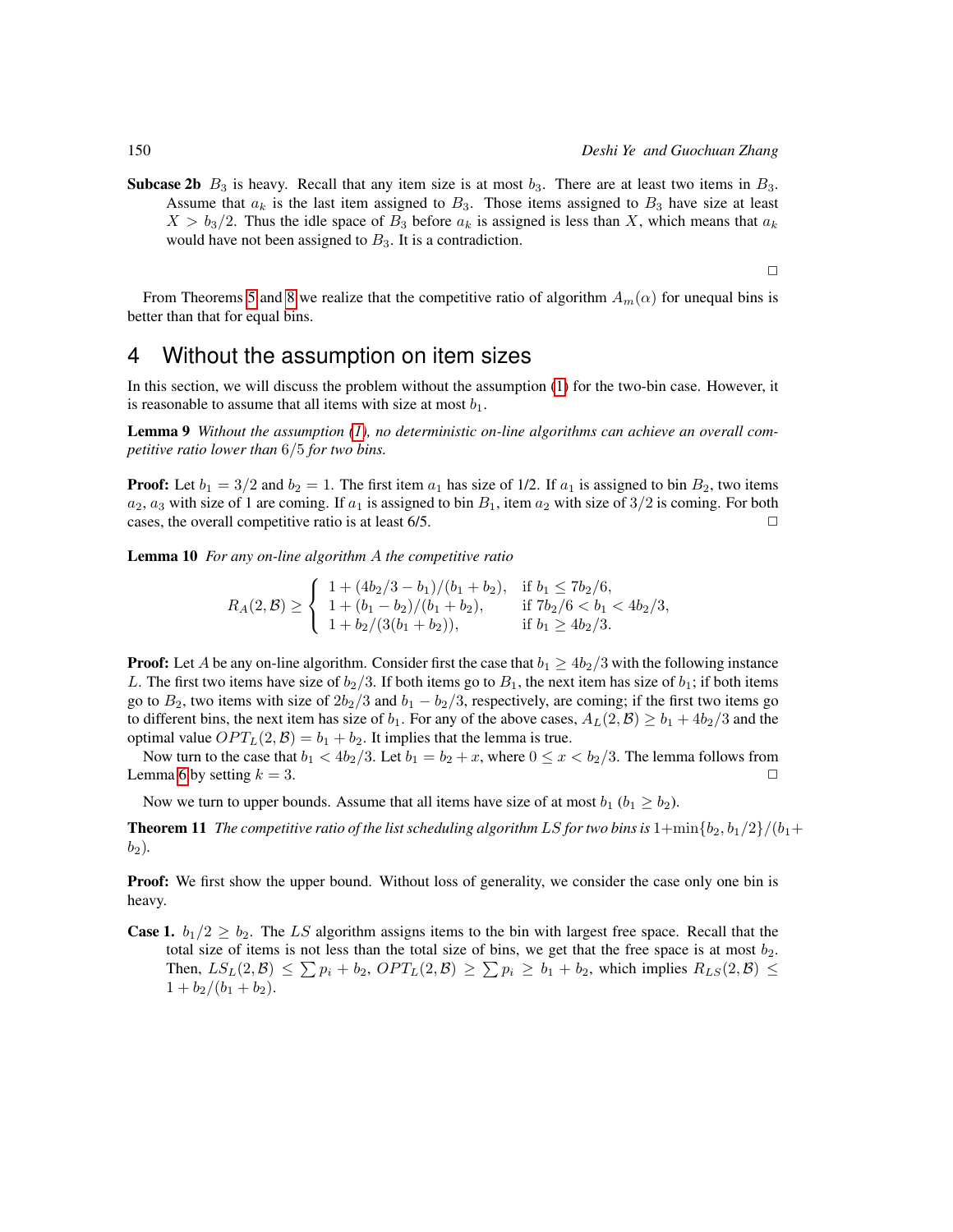**Case 2.**  $b_1/2 < b_2$ . Let X be the free space and T be the excess. We only consider the case that both X and T are greater than  $b_1/2$ . Otherwise, it follows that  $R_{LS}(2, \mathcal{B}) \leq 1 + b_1/(2(b_1 + b_2))$ . Let  $p_n$  be the size of the last item assigned to the bin which has an excess over  $b_1/2$ . Recall that all items have size of at most  $b_1$ . Let  $Y_i$  be the load of bin  $B_i$  before the last item is assigned. Then  $b_i - Y_i \ge X > b_1/2$ . Since  $p_n \le b_1$ , if  $X > b_1/2$ , then T is less than  $b_1/2$ , which implies that either X or T is at most  $b_1/2$ .

The following simple instance shows that the bound is tight. Consider three items with sizes of  $\min\{b_2, b_1/2\}$ ,  $\max\{0, b_2 - b_1/2\}$ , and  $b_1$ , respectively. The optimal value is  $b_1 + b_2$  while LS costs  $b_1 + b_2 + \min\{b_2, b_1/2\}.$ 

In the following, we present an on-line algorithm to improve the upper bound in some cases.

### Algorithm A2:

- If  $b_1 \leq 4b_2/3$ , apply algorithm  $A_2(\alpha)$  by setting  $\alpha = b_2/3$ ;
- if  $4b_2/3 < b_1 \leq 2b_2$ , apply  $A_2(\alpha)$  by setting  $\alpha = b_1 b_2$ ;
- if  $b_1 > 2b_2$ , apply algorithm LS.

Theorem 12 *The competitive ratio of algorithm* A2 *is*

$$
R_{A2}(2,\mathcal{B}) \leq \begin{cases} 1+b_2/(3(b_1+b_2)), & \text{if } b_1 \leq 4b_2/3, \\ 1+(b_1-b_2)/(b_1+b_2), & \text{if } 4b_2/3 < b_1 \leq 2b_2, \\ 1+b_2/(b_1+b_2), & \text{if } b_1 > 2b_2. \end{cases}
$$

#### Proof:

Consider the following cases:

**Case 1.**  $b_1 \le 4b_2/3$ . We use  $A_2(\alpha)$ , by setting  $\alpha = b_2/3$ . The proof is similar as the one of Theorem [5.](#page-5-1)

**Case 2.**  $4b_2/3 < b_1 \le 2b_2$ . We only need to consider the case that exactly one bin is heavy, the excess of the heavy bin is over  $b_1 - b_2$ , and the free space of the light bin is larger than  $b_1 - b_2$ . However, we will show this case is impossible. Before the last item  $a_n$ , which makes the excess over  $b_1 - b_2$ , is assigned, if  $B_2$  is empty, then the excess is at most  $b_1 - b_2$  after assigning  $a_n$ . Assume that  $B_2$ is not empty before  $a_n$  is assigned. Note that  $B_1$  has an free space larger than  $b_1 - b_2$  before  $a_n$  is assigned. It means that the total size of items in  $B_2$  is more than  $2(b_1 - b_2)$ . Then the idle space of bin  $B_2$  is at most  $b_2 - 2(b_1 - b_2) < (b_1 - b_2)$ . In this case  $a_n$  is assigned to  $B_1$ .  $B_2$  is a light bin and the idle space is less than  $b_1 - b_2$ . It is a contradiction.

**Case 3.**  $b_1 > 2b_2$ . It follows from Theorem [11.](#page-9-1)